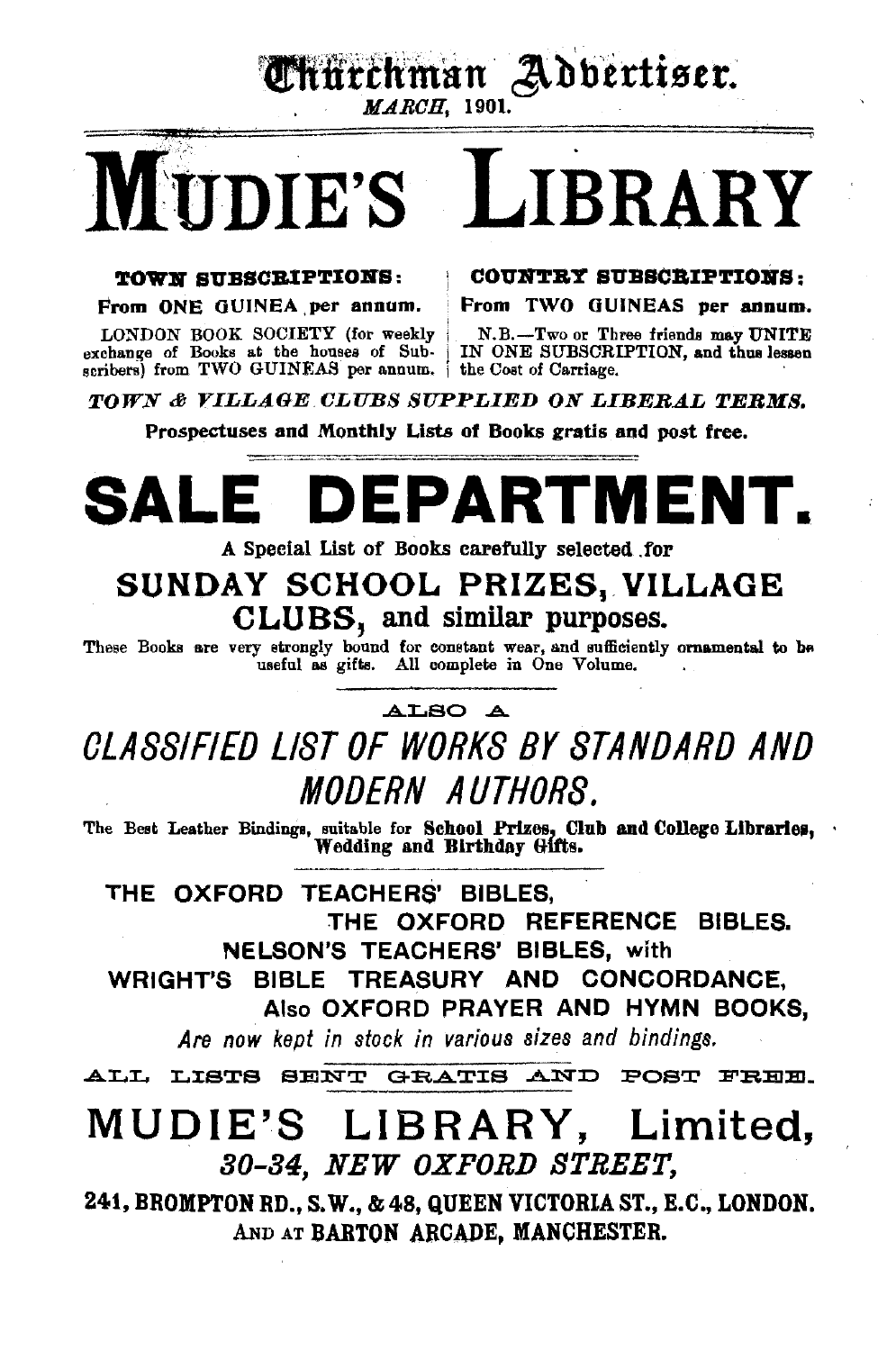# A NATIONAL MEMORY.

Ring Edward the Seventh and Queen Blexandra. when Prince and Princess of Wales, graciously accepted "The Queen's Resolve" " with much pleasure."

Two Hundred and Seventy-fifth Thousand. Cloth, Thick Bevelled Boards. 1s. 6d.

# ROYAL REIGN. HER **DOUBLY** AND

By the Rev. CHARLES BULLOCK, B.D., Editor of "Home Words," "The Fireside," etc.

CONTAINING

# **Leading Incidents in the Life of Queen Victoria** And nearly Fifty Portraits and Illustrations.

This Edition also contains Three New Chapters, with Eight Special Photographic Engravings of the Diamond Jubilee.

The Record says: "We wish for "The Queen's Resolve' the widest possible circulation. It will do good<br>wherever it goes, and it will remain for many years yet to come a bright and happy life-story of<br>England's noblest and be

illustrated.

#### TO THE CLERGY AND OTHERS. YÉ

### "The Sunday-School Gift for Every Scholar."

The Ohurch of England Sunday-School Teachers' Magazine says: "No scholar should be without a copy of 'The Queen's Resolve."

\*\* "The Queen's Resolve" will be supplied from the Publishing Office to the Clergy, School Superintendents and Teachers, in quantities of  $25$  for  $10d$ , each, or  $100$  for  $9d$ , each, Every effort will be made to produce the large editions needed, but orders should be given at once to ensure supply to Mr. CHARLES MURRAY, Home Words Office, 11, Ludgate Square, Ludgate Hill, E.C. A specimen copy will be sent on receipt of 1s.

NEW EDITION, with Special Illustrations and added Chapter on "THE PASSING OF THE QUEEN," now ready.

By the same Author.

350th Thousand. In Coloured Paper Cover. One Penny. With Illustrations. THE EARLY VICTORIA : 1) A F S uu

A Memory of Her "Doubly Royal" Reign.

 $*_*$ <sup>\*</sup> Supplied in quantities to the Clergy and others, direct from the publishing Office, for **88.** per 100, or 600 for **258.** 

"'I see I am nearer the throne than I thought. Now, many a child would boast, but they don't know the difficulty. There is much splendour, but there is more responsibility.' And the Princess gave me her hand, asying, 'I w

LONDON: "HOME WORDS" OFFICE, 11. LUDGATE SQUARE, LUDGATE HILL, E.C.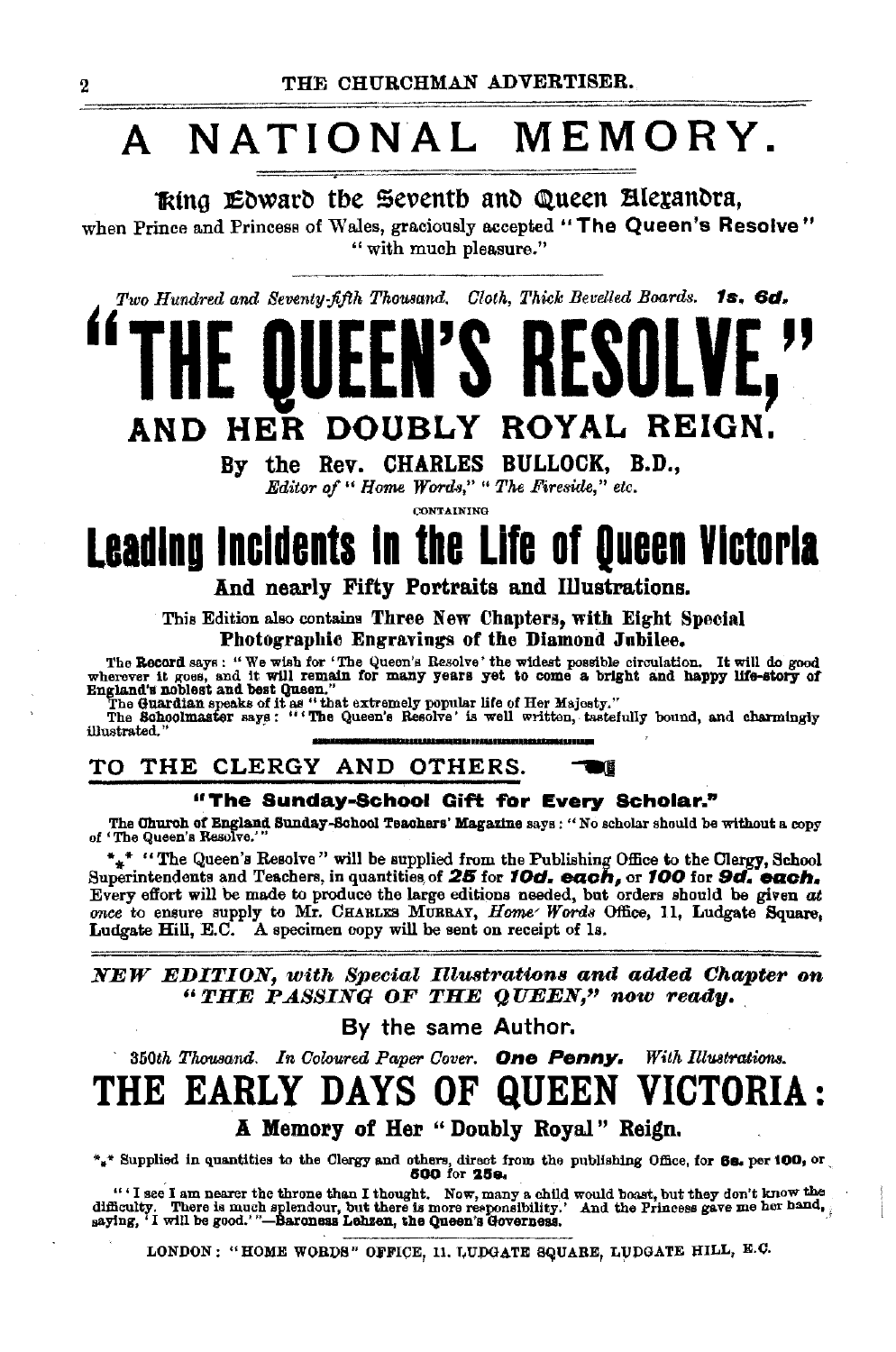# ELLIOT STOCK'S NEW PUBLICATIONS.

In small crown Svo., cloth cover, price 2a. 6d.

THE TEMPTATIONS OF OUR LORD JESUS CHRIST. Seven Sermons by the Rev. L. R. RAWNSLEY, M.A., Vicar of St. Matthias', Bethnal Green.

In small crown 8vo., cloth, price 28. 6d.

THE SIXFOLD TRIAL OF OUR LORD, AND THE PRAYERS OF CHRIST. Two Courses of Lent Lectures. By the late Rev. G. E. BROADE, M.A., of Gonville and Cating Concept, Cambridge, for many years Chaplan of St. and rev. G. E. BROADE, M

Review.<br>"The tone maintained throughout these Lent lectures is earnest and spiritual. Those who desire clearer<br>insight into the character of true prayer will be well repaid for a perusal of these pages."--The News.

FOURTH EDITION. SERMONS BY CANON WILBERFORCE.<br>In crown 8vo., handsomely printed and bound in cloth, gilt lettered, price 58,<br>SERMONS PREACHED IN WESTMINSTER ABBEY,

SERMONS PREACHED IN WESTMINSTER ABBEY. By BASIL WILBERFORCE, D.D., Canon of Westminster, Chaplain to the Speaker, Select Preacher before the University of Oxford.

"Thoughtful and carefully reasoned sermons, written In the spirit of what the author terms the • Tbeo· logioal-forworda aohool of thought of our day.' There is a very great deal deserving of careful •tudy."-Ckurch  $Family$  Newspaper.

 $\bf Now\,~Volumes\,$  of  $\bf Veres.$ 

In foolscap 8vo., cloth, price 3s. 6d. **FIRESIDE POEMS.** By the Rev. STRATTON, M.A.  $(Oxon)$ .

In foolacap 4to., bound In cloth, price *58.* 

EYES IN SOLITUDE. By Rev. W. MOORE, Author of "Nocturnes and other Poems," "Lost Chords," etc.

LONDON: ELLIOT STOCK, 62, PATERNOSTER ROW, E.C.

The Paper for Educated Women.

# hurchwoman.

# AN ILLUSTRATED DEVOTIONAL AND PRACTICAL REVIEW.

**WEEKLY, 1d.** (post free,  $1\frac{1}{2}d$ .). Annual Subscription, 6s. 6d.

WEEKLY CONTENTS.

**DEVOTIONAL PAGE AND KALENDAR.** By Miss G. M. IRELAND BLAOKBURNE.

**CHELSEA CHINA CUPBOARD.** From the MONTHLY PACKET. **CHARITY PAGE.** 

CHURCH NEWS of the WEEK. ILLUSTRATED ACCOUNTS of GOOD WORKS 'FULL REPORTS OF CHURCH MEETINGS. TYPICAL ENGLISH CHURCHES. BRIGHT NOTES ON CURRENT SUBJECTS. REVIEWS OF NEW BOOKS.

In the Isaue of February 1st there commences a series of articles entitled<br> **IRELASONS** 

specially dealing with the reasons why I am a Catholic and not a Roman Catholic, by . Poussing with the reasons why I am a Catholic and in CHARLOTTE M. YONGE.

Back Numbers and Specimen Copies can be had upon application.

Offices: 2, EXETER STREET, STRAND, LONDON, W.C,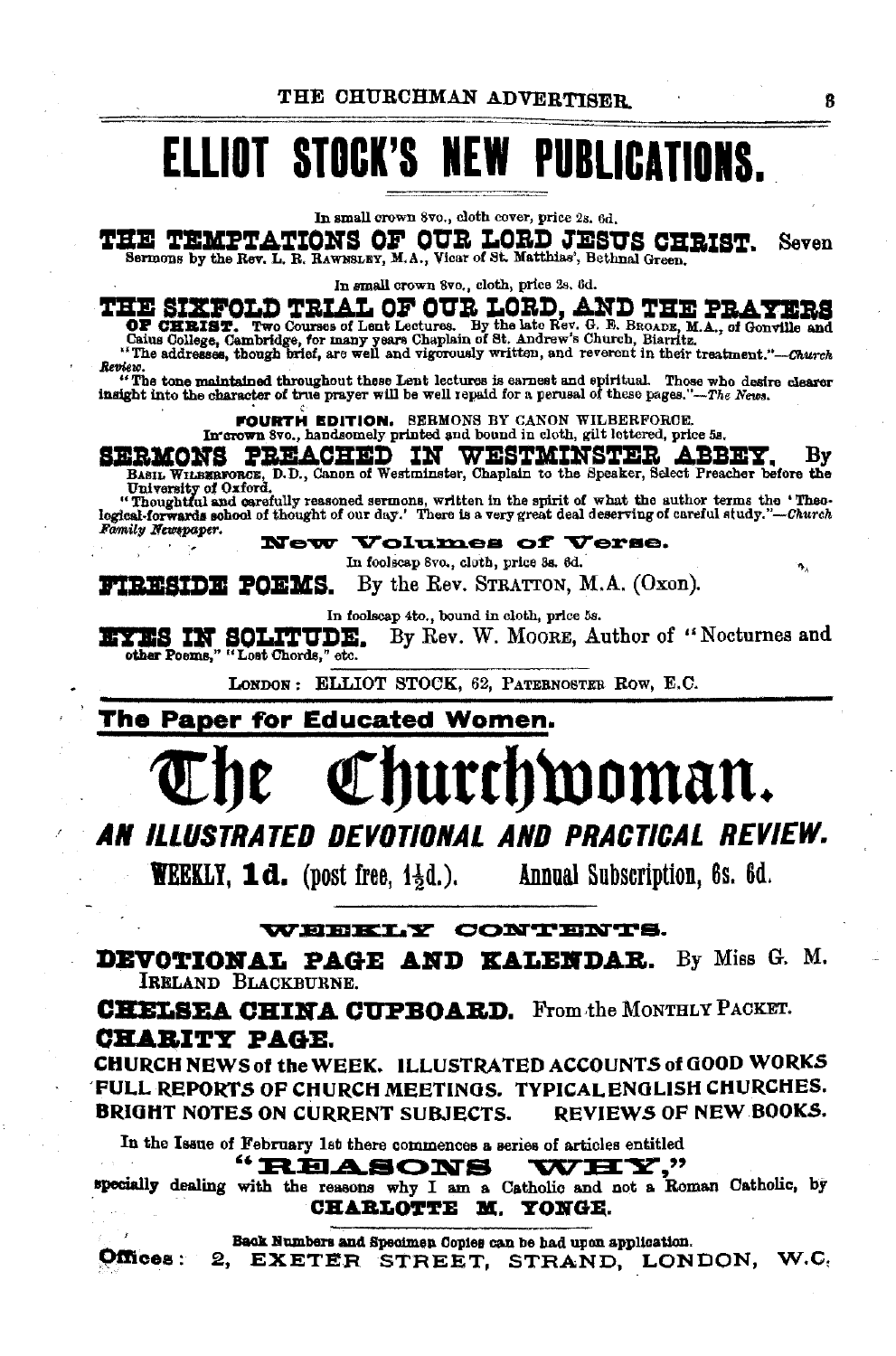### NEW WORK BY THE LATE LORD BISHOP OF LONDON.

In foolscap 8vo., tastefully printed and bound, price 5s,

# **Counsels for Churchpeople.**

FROM THE WRITINGS OF

The Right Hon. and Right Rev. MANDELL CREIGHTON, D.D.,

THE LATE LORD BISHOP OF LONDON.

Selected and arranged by J. H. BURN. B.D.

## UNIFORM WITH THE ABOVE.

Tastefully printed and bound. Price 5s., post free.

## **CHRISTIAN SERVICE:** THE LIFE OF

(d) Book of Devotional Choughts.

From the Writings of F. W. FABBAR, D.D., F.R.S., Dean of Canterbury. Selected and arranged by J. H. BUBN, B.D.

" An exceedingly valuable work, full of the choicest gems, brilliant and penetrating. Many a dull hour can be made brigging the thoughts of the venerable Dean be made brigging the flowly of the venerable Dean, as depicted

"Devotional readers will find very little to dissent from in these pages. They will certainly find much from which to profit, and, it is needless to say, many brilliant passages of great eloquence and power."-News.

Tastefully printed and bound, gilt top. 5s.

# **HELPS TO FAITH AND PRACTICE:**

## (C) Gooff of Devotional (Readings.

From the Writings of HENBY SCOTT HOLLAND, M.A., Canon and Precentor of St. Paul's Cathedral. Selected and arranged by J. H. BURN, B.D.

"It will greatly please the admirers of the orator and preacher, and gratify his friends as a remembrance of his deeds of kindness."--Churchwoman.

his deeds of kindness."--Churchwoman.<br>"There is not a page which does not contain a helpful thought or an inspiring message."—Quiver.<br>" A very charming book of devotional readings."—Bristol Mercury.<br>" A volume of reflectio Gasette.

We can recommend the book to those who have but little time for devotional reading."-Church Review. "The book will prove very useful for short Lenten readings."-Pilot.

## **SECOND EDITION.**—In foolscap 8vo., tastefully printed and handsomely bound, price 5s.

# **HELPS TO GODLY LIVING:**

## (@ Gooff of Devotional Choughts.

From the Writings of the Right Honourable and Most Reverend FREDERICK TEMPLE, D.D., LORD ARCHBISHOP OF CANTERBURY. Selected and arranged, with His Grace's permission, by J. H. BURN, B.D.

We shall be surprised if this quick little book does not do a solid amount of good on these lines. Churchmen will receive it with a cordial wideome."-Guardian.<br>"The book is a distinct aid to devotional literature, the pres

value."-Family Churchman.

' A good and suitable aid to meditation."-Church Family Newspaper.

The work is likely to prove a helpful addition to devotional literature."-Aberdeen Journal.<br>"The work is likely to prove a helpful addition to devotional literature."-Aberdeen Journal.<br>"It is a beautiful book. The best pos

ELLIOT STOCK, 62, PATERNOSTER ROW, LONDON, E.C.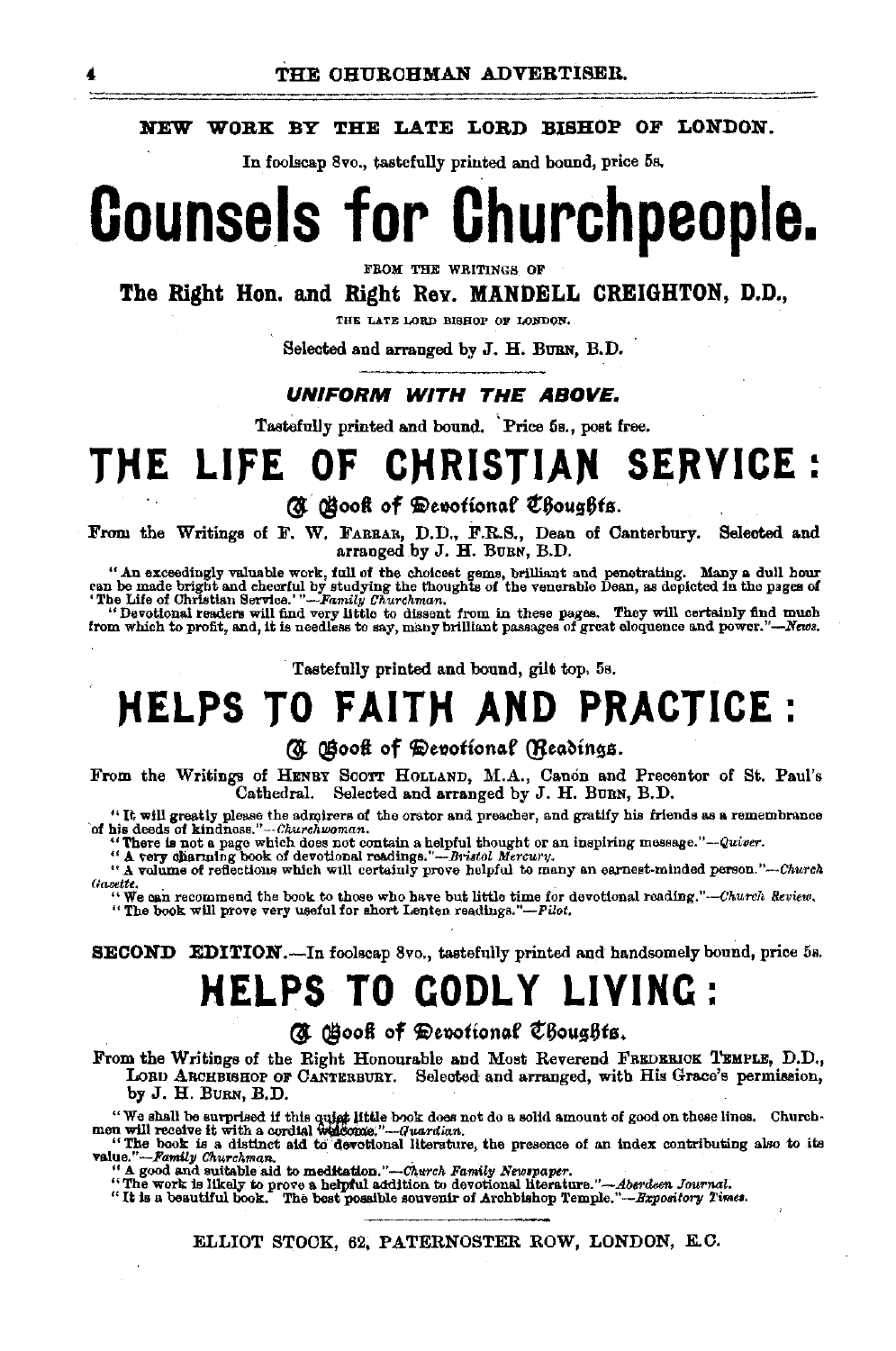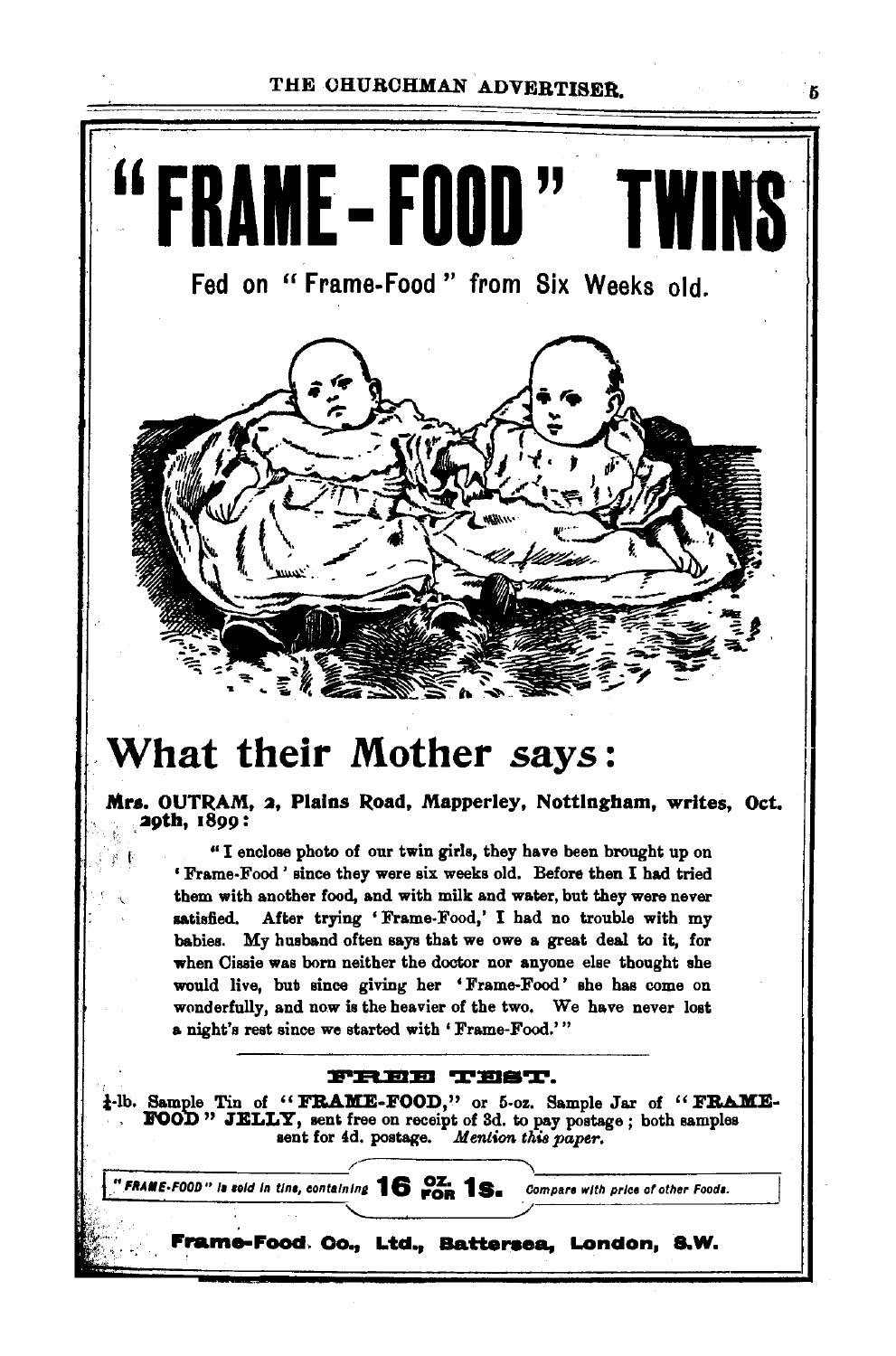### THE CHEAPEST AND MOST EFFICIENT COMMENTARY ON THE BIBLE EVER OFFERED TO THE PUBLIC.

The Publisher of the "Biblical Museum" has much pleasure in announcing that this most valuable Commentary has now been issued at the extraordinary low price of

#### ONE SHILLING PER YOLUME NET.

Hitherto it has been published at 3s. 6d. and 5s. per volume, and in these forms has had a world-wide sale among Clergymen, Lay Readers, Teachers, and Bible Students generally. It is believed that the present great reduction in price will place the vast stores of information contained in its pages within the reach of thousands who will be glad to avail themselves of the liberal arrangements now made.

# **BLICAL MUSEUM**

## El Complete Commentary on the Doly Scriptures.

CONSISTING OF CRITICAL, HOMILETIC, AND ILLUSTRATIVE NOTES ON AN ORIGINAL PLAN. The "Biblical Museum " is generally admitted to be the most efficient and useful<br>Commentary on the Bible. It is now certainly the cheapest.

T is a complete Commentary on the Bible, as it supplies all the different kinds of help needed<br>in the study of Holy Scripture. It places in the hands of the reader the results of modern<br>scholarship in exposition of the Bib

priate illustrative matter in a condensed form, and the most useful instructions for arranging<br>each text for teaching. The volumes consist of

### NEW TESTAMENT SECTION.

- VOL. I.-GOSPELS ACCORDING TO MATTHEW AND MARK. II.-GOSPELS ACCORDING TO LUKE AND JOHN.
	-
- VOL. III .- ACTS AND ROMANS. IV.--I CORINTHIANS TO PHILEMON, AND INDEX.<br>V.---HEBREWS TO REVELATION, AND INDEX.

### OLD TESTAMENT SECTION.

- I.-GENESIS AND EXODUS. VI.-PSALMS.<br>VII.-PROVERBS TO SONG OF SOLOMON. Vol. Vot. II.-LEVITICUS TO DEUTEBONOMY. yý.  $\bullet$ -DEVINIOUS AND DECEMBRICATE.<br>-JOSHUA TO SAMURL II.<br>-KINGS AND CHRONICLES. VIII.-ISAIAH.<br>IX.-JEREMIAH TO EZEKIEL. III.- $\overline{\mathbf{r}}$  $\ddot{\phantom{1}}$ IV. ,, ,, X.-MINOR PROPHETS, AND INDEX. V.-EZRA TO JOB.  $\bullet$
- The remarkable success which has attended the issue of the CHEAP EDITION of the "Biblical Museum" has induced the Publisher to follow it by the publication, in the · same form, of :

# **S** and the D

A most valuable work by the same author, which has had an enormous sale among Teachers and Ministers at a much higher price.

The Class and the Desk is a manual of help for teachers and ministers in preparing lessons from the Scriptures, giving, in a condensed and accessible form, most efficient assistance in the exposition of the Word of God in the form of explanation, illustration, metaphor, suggestion, moral lessons, and side-lights of various kinds. The work goes through the whole Bible in the order of the sacred books, taking the chief passages of Scripture and arranging them in the form of Lessons and Addresses.

The amount of useful material packed into one of these Lessons or Addresses is very remarkable, and can only be realized by using the work in preparation for preaching or teaching.

The work is published in four handy volumes, and in this complete form yields a perfect storehouse of helpful material for the teacher and minister.

The four volumes of The Class and the Desk were formerly published at 3s. each. They are now to be obtained at

> $\boldsymbol{O}\boldsymbol{N}\boldsymbol{E}$ **SHILLING** Each net. The four Volumes consist of GOSPELS AND ACTS. GENESIS TO ESTHER. **EPISTLES.** JOB TO MALACHI.

ELLIOT STOCK, 62 PATERNOSTER ROW, LONDON, E.C.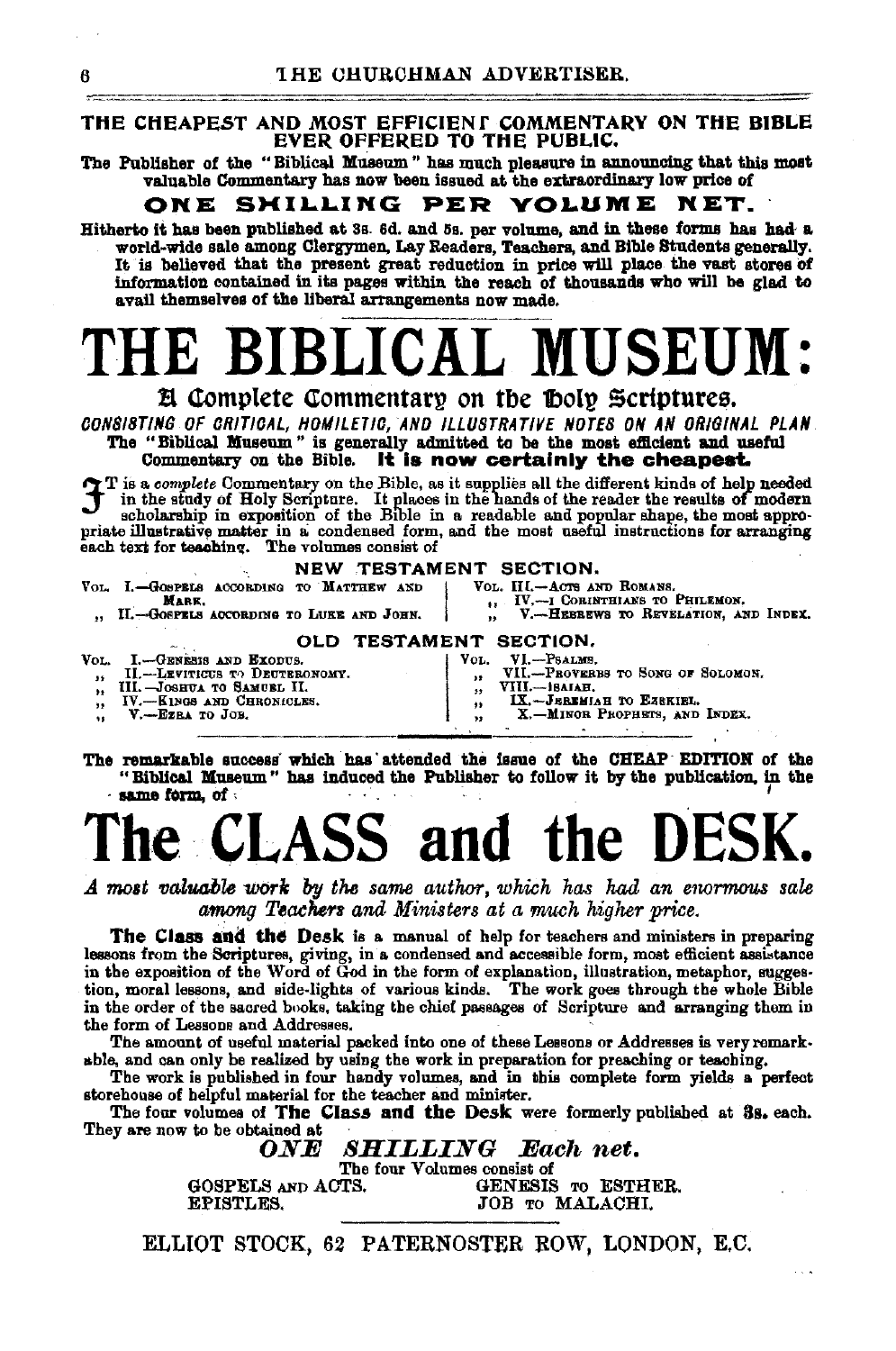# EDUCATIONAL.

#### **EVANGELICAL SCHOOL**

REPARATORY for the Public Schools and Navy. Standing in its own extensive grounds in Folkestone. Two or three vacancies for next term. Enquiries may be made of

> **JOHN SHRIMPTON, Esq.,** 3. VICTORIA STREET, WESTMINSTER, LONDON.

# WESTON - SUPER - MARE.

THE MISSES RODHAM, assisted by resident governesses and high-class visiting teachers,<br>TRECEIVE the DAUGHTERS of GENTLEMEN as RESIDENT PUPILS, whose fraining and education they personally superintend. For delicate pupils the climate has proved most beneficial. The late Mrs. Pennefather (Mildmay, London) gave to this educational home her interest and influence.

For terms, address: MISSES RODHAM, Weston-super-Mare.

# MONKTON COMBE SCHOOL

(Near BATH).

Evangelical Religious Teaching. Healthiest country life. Highest Educational successes. Most moderate fees (specially reduced for sons of clergy and officers).

For prospectus, apply Vice-Principal.

## **SOCIETIES.**

# PROTESTANT REFORMATION SOCIETY.

The OLDEST Church Society for the Maintenance of the Religious Principles of the Reformation.<br>The ONLY Mission to Roman Catholics in England.

(Established 1827.)

**MISSIONARY. EDUCATIONAL. EVANGELISTIC.** 

Resident Missionaries to Roman and Ritualistic Centres.

Sermons and Lectures by the Rev. C. H. H. Wanda and Kitualistic Centres.<br>
Educational Lantern Lectures on Church History by the Organizing Secretary, WALTER A. LINERICK.<br>
Educational Lantern Lectures on Church History by t

WALTER A. LIMBRICK, Secretary, 62, Berners Street, London, W.

### THEPROTESTANT ALLIANCE,

As its name implies, is a Society which combines and federates all Protestants for united action in defence of the truth.

It is THE ONLY SOCIETY which publishes an Illustrated Protestant Paper containing a monthly report

It is THE ONLY SOCIETY which includes an interesting to the new pursue of the work. "The Record" of April 27th, 1900, says: "The Alliance has never pursued an ostrich-like policy in the Record" of April 27th, 1900, says: "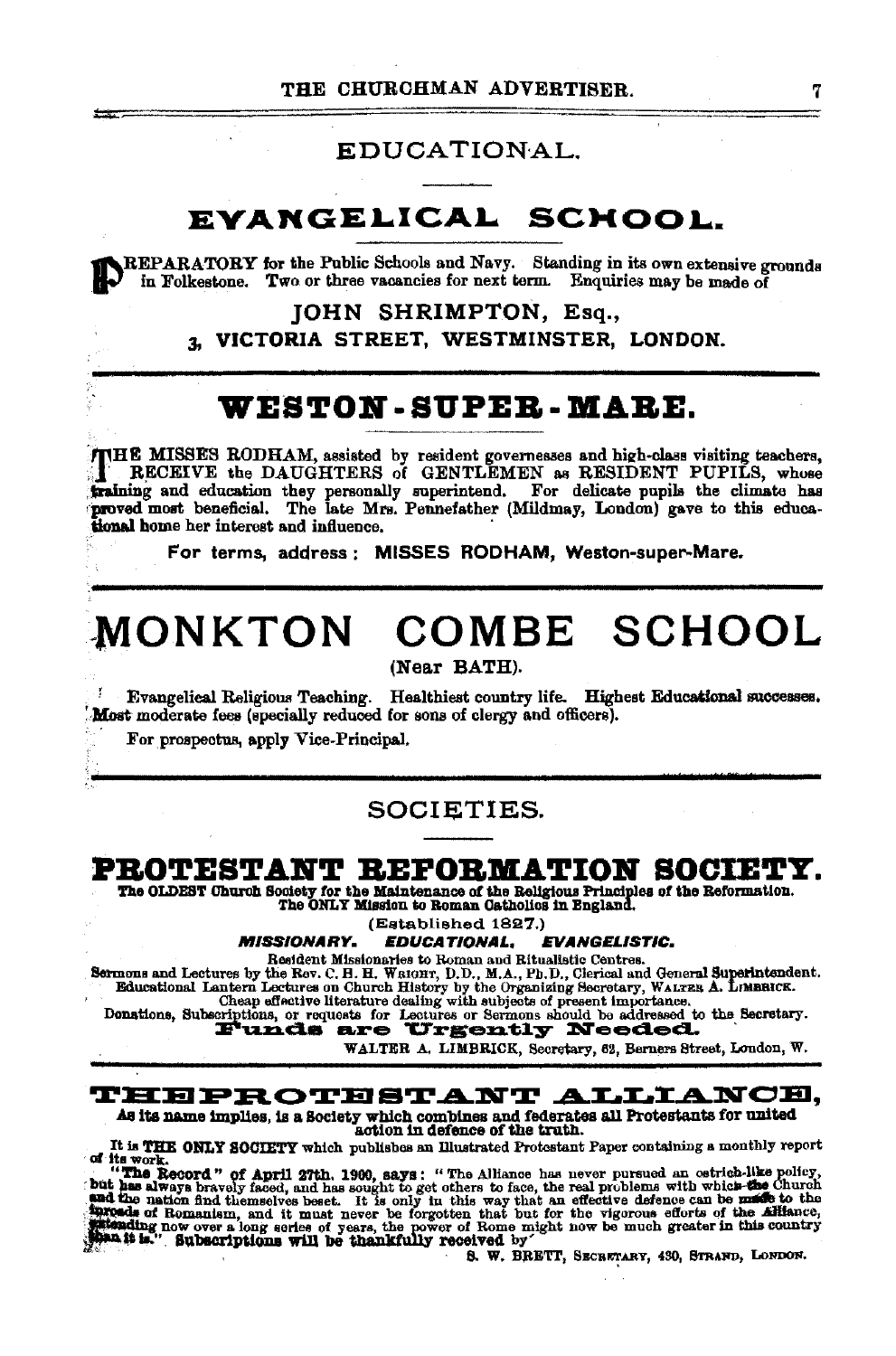### THE CHURCHMAN ADVERTISER.



PLEASE HELP THE FATHERLESS CHILDREN.

Founded 1758. 5,500 Children (of both sexes) have been Trained. 500 are now being Maintained and Educated.

Patron: HER MAJESTY THE OUBEN.

Children are received from Infancy<br>to 11 years of age, and are retained until 14 or 15. Funds urgently needed.

Senior School: HAVERSTOCK HILL, MAITLAND PARK, N.W.<br>Junior School: ALEXANDRA OBPHANAGE, HORNEEY RISE, N.<br>Convalescent Home: HABOLD ROAD, MARGATE.

Treasurer: HORACE BROOKS MARSHALL, Esq., M.A., J.P., D.L.<br>Bankers: LONDON JOINT STOCK BANK, Ltd., Princes St., R.C.<br>Secretary: ALEXANDER GRANT.

Offices: 73, Cheapside, London, E.C. ECCLESIASTICAL INSURANCE OFFICE, LIM.

FIRE INSURANCE. GLASS INSURANCE. **BURGLARY INSURANCE.** 

The Burplus Profits are devoted to Institutions, etc., for the benefit of the Olergy paid of Church objects.<br>The Sure of the State of the State of the Church objects.<br>Already a sum of £28,500 has been 91 of distributed. Th

"This is a serious attempt made in good faith to help the Clergy to help there existing, and to husband the existing resources of the Church."-Guardian.

#### INSTITUTION. **PENSIONS** OLERGY FOUNDED 1886. INCORPORATED 1892.<br>abuar. The Archaishop of York.

Joint Presidents. -- The ARCHBISHOP OF CANTERBURY. The distinguishing characteristic of the scheme of the Institution may be concisely stated in three words, "Self-help aided." Clergymen who wish to secure the benefits of the Institution for themselves or their families, exercise self-help by making payments in purchase of Benefits; while Honorary Contributions are applied to augment the Benefits so purchased. The Institution comprises the following Funds:

1. Clergy Pensions Fund; 2. Sickness Fund; 3. Personal Accident Pund; 4. Widows and Orphans Fund; 5. Daughters Fund; 6. Other Benefits Fund.

For Information and Forms, apply at the Joint Offices of the Ecclesiastical Insurance Office,<br>Lim., and the Clergy Peaslons Institution, 11, Norfolk Street, Strand, London, W.C.<br>JOHN DUNCAN, F.I.A., Secretary.

# THE SECOND VOLUME OF The Expositors' Greek Testament,

REV. W. ROBERTSON NICOLL, M.A., LL.D., Baitor of the "Expositor," "Expositor's Bible," etc.,

THE ACTS OF THE **APOSTLES.** By the Rev. R. J, KNOWLING, D.D., Professor of New Testament Exegesis, King's College, London.

ST. PAUL'S EPISTLE TO THE ROMANS. 2. By the Rev. JAMES DENNEY, D.D., Professor of Systematic and Pastoral Theology, Free Church College, Glasgow.

# 3. ST. PAUL'S FIRST EPISTLE TO THE CORINTHIANS.

By the Rev. G. G. FINDLAY, B.A., Professor of Biblical Literature, Exegesis and Classics, Headingley College.

The first volume of 880 pages, handsomely bound in buckram cloth, consists of the Gospels of St. Matthew, St. Mark, and St. Luke, by the Rev. Professor A. B. Bruce, D.D., and the Gospel of St. John, by the Rev. Professor Marcus Dods, D.D. The price of each volume is 28s.; but for those who subscribe now the price for two volumes is 30s.

it of the principal statistics one when he takes up the volume on the Gospels is the uncommon hand-<br>someness of the book. It is a joy to handle it and look into its pages. It is the very book to lure a student<br>into reading

LONDON: HODDER AND STOUGHTON, 27, PATERNOSTER ROW, E.C.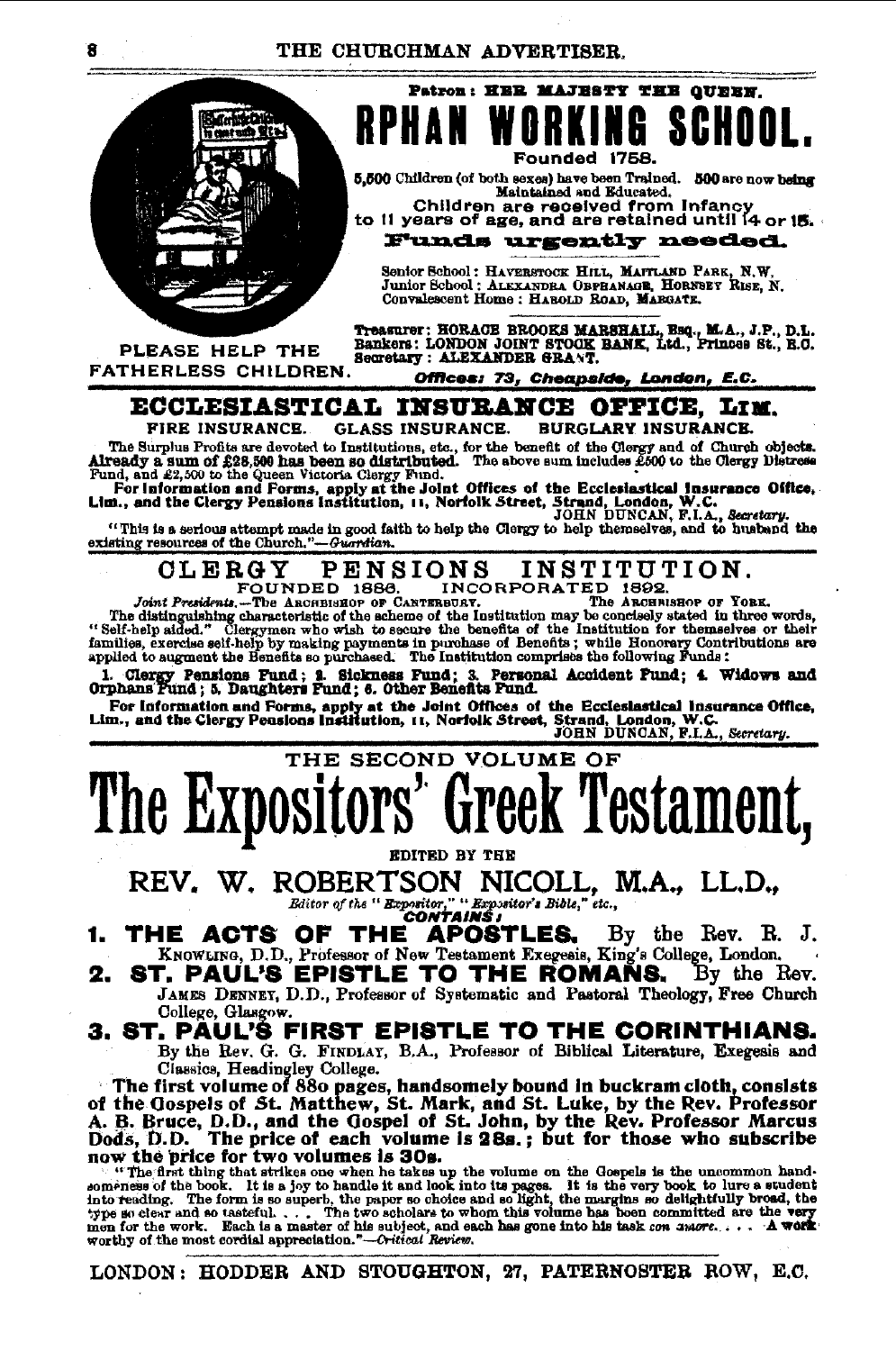## THE CHURCHMAN ADVERTISER ġ HOMES FOR YOUNG WOMEN AND GIRLS. OFFICE: 200. EUSTON ROAD. LONDON. N.W. This work is dependent upon Voluntary Contributions and Supports-A TRAINING HOME for 50 respectable friendless young girls. FOUR RENCUE HOMES for betrayed and outcast young women. AN OPEN ALL-NIGHT REFUGE for the immediate succour of both classes. The training imparted in these Homes is both Christian and Indus-1857. fatab. trial. Upwards of 37,000 have been assisted since 1857. Contributions may be sent to LLOYD's BANK, Limited, 16, St. James's Street, S.W.; or WILLIAM J. TAYLOR, Secretary, 200, EUSTON ROAD, LONDON, N.W. WETROPOLITAN DRINKING FOUNTAIN & CATTLE TROUGH ASSOCIATION. PATRONESS-HER MAJESTY QUEEN ALEXANDRA. FUNDS URGENTLY NEEDED. SUPPORTED ENTIRELY BY VOLUNTARY CONTRIBUTIONS. Offices: 70, VICTORIA STREET, WESTMINSTER, S.W. Secretary-CAPTAIN W. SIMPSON. This is the only Society providing FREE SUPPLIES OF WATER FOR MAN AND BEAST IN THE STREETS OF LONDON. The Association being entirely dependent upon voluntary contributions of the benevolent for ability to sustain and exten suffering. Annual Subscriptions and Donations will be thankfully received by the Bankers, Messrs. Barclay and Co., , Pall Mall, East, S.W., and 54, Lombard Street, E.C., or by the Secretary. TO COMPLETE THE GOOD SAMARITAN A NATIONAL APPEAL. URGENT. WORK OF THE "LIBERATOR" RELIEF FUND. Patron-H.R.H. PRINCE CHRISTIAN A further £10,000, or 200,000 shillings, still urgently needed to give relief to hundreds of aged, destitute, and afflicted victims of the great "Liberator" fraud, who were taught and trained in habits of temperance and t 'Bear ye one another's burdens, and so fulfil the Law of Christ, There are 3,014 cases on the Books of the Fund, of whom 1,548 are Widows or Spinsters. 824 are over 70 years of age, 1,486 are over 60 years of age, 233 are over 200. THE BITTER CRY FOR HELP is still coming to the Committee from sufferers who have bravely borne with their difficulties, till sickness or Free destitution has compelled them to apply. F10,000 required for new and urgent cases.<br>Cheques and P.O.'s should be made payable to the "Liberator" Relief Fund, crossed "The London City and apply the state of the Discuss PAROCHIAL MISSIONS TO THE JEWS AT HOME AND ABROAD. **Honorary Secretaries:** The REV. CANON SIR JAMES E. PHILIPPS, BART., WARMINSTER. The VEN, ARCHDEACON SUTTON, PEVENSEY, HASTINGS. Organizing Secretary: The REV. W. O. E. OESTERLEY.

øffice: A. C. S. Office, 39, victoria street, westminster, S.W.

this Society is worked strictly on the parochial system of the Church. Duly qualified men that as curates, under the incumbents, to parishes in London and other big towns, where mbers of Jews congregate.

information gladly given on application to the Organising Secretary.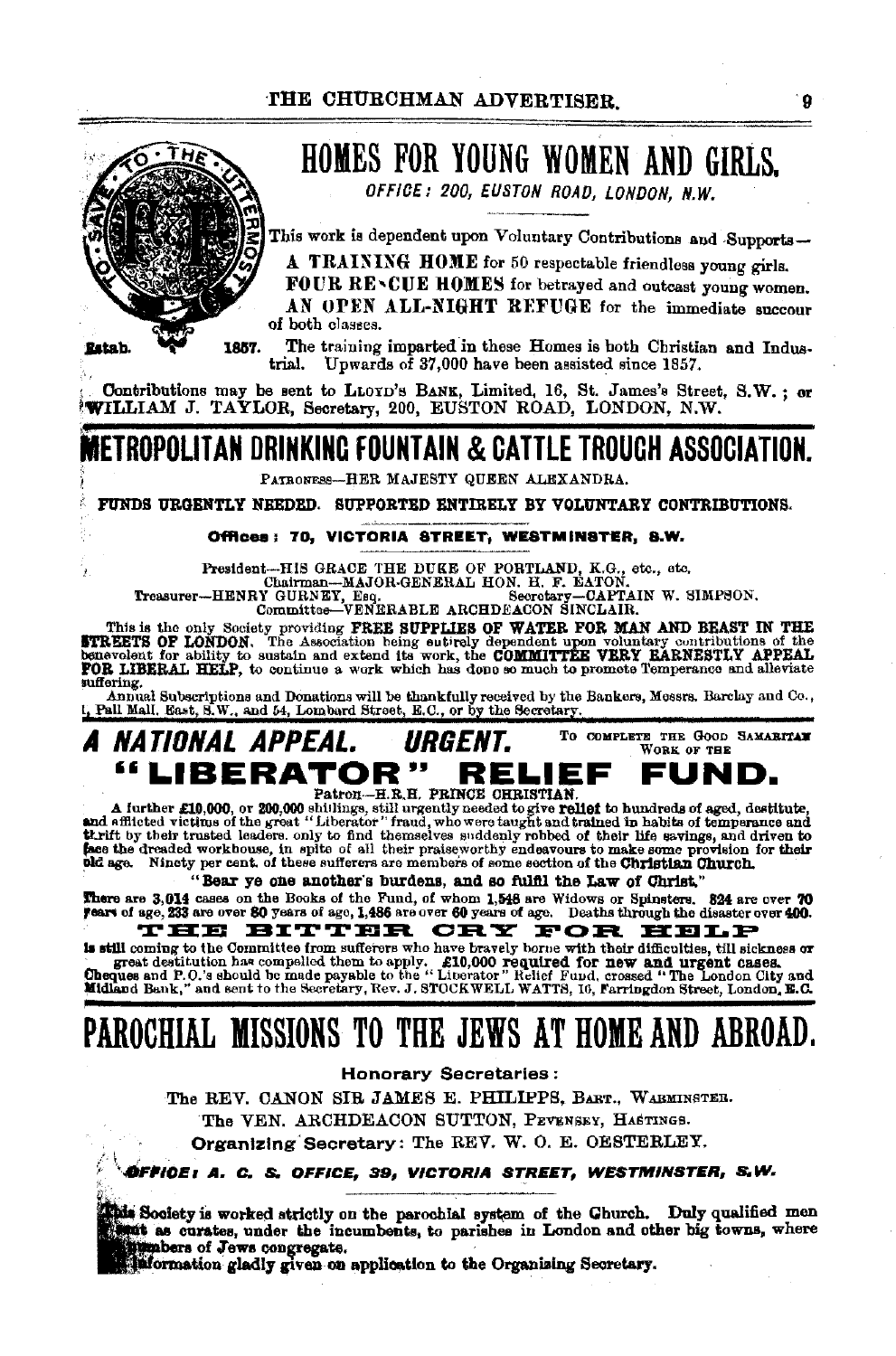# *1Eqt* ~t. ®illts' Ol!f!tistian ftnissinn.

*Treasurer-F.* A. BBVAN, Esq.

## VOLUNTARY CONTRIBUTIONS ONLY SOURCE OP INCOME.

This Mission assists, amongst other classes, the following  $:$ --

THE BETTER CLASS OF DISCHARGED PRISONERS ;<br><u>THE INNOCENT BUT</u> SUFFERING WIVES AND CHILDREN OF PRISONERS THE SICK AND POOR; FILLER WOMEN.

The demands upon the resources of the Mission are very heavy.

Mr. WILLIAM WHEATLEY, Superintendent, 4, Ampton Street, Regent Square, W.C.

# SOCIETY FOR RELIEF OF PERSECUTED

DISTRESS IS TERRIBLE among the poor Jews at Jerusalem. Virulent smallpox, diphtheria, measles, and fever are raging in their wretched abodes, which cannot keep out tbe gales, rains, and snow of winter. Such crowds have come to Abraham's Vineyard for drinking water that they could only be mpplied every other day. From June to November over 40,000 gallons of drinking water were given to poor Jews from the Rock Cisterns at Abraham's Vineyard.

## FUNDS MOST URGENTLY NEEDED FOR FOOD, FUEL, AND WAGES.

Ron. *Treasurer:* F. A. BEVAN, 54, LoMBARD STBEBT, E.O. *Secretary: E. A. FINN, 41, PABLIAMENT STBEET, S.W.* 



Patron: Admiral of the Fleet<br>H.R.H. The

DUKE OF SAXE-COBUBG A.NJ) GOTHA, K.G. Labours afleat and ashore, at home and abroad, among seamen of all classes and na-<br>tions, fishermen, barge-<br>men, and emigrants. Seventy-three harbours<br>are occupied.

Expenditure, £42,514.

Increased Contributions and Offertories, urgently needed, should be forwarded to the Secretary, . Other Commander W. DAWSON, R.N., 11, Buckingham St., Strand. London, *:W* C.

# THE LOMDOM & SUBURBAN BANK, Ltd.,

22, Henrietta Street, Covent Garden, W.C.

The Bank opens Current Accounts upon approved introductions.

Interest at 2<sup>1</sup> per cent. allowed on minimum monthly balances when not drawn below £20.

s, Coupons, etc., collected free of charge<br>Bills Discounted.<br>hase or Sale of Securities undertaken.

Moneys received on Depoeit at from 3 to 4j per cent. Every consideration given to the encouragement of thrift, both by the acceptance of small sums on Deposit, and by affording special faoilities to the deposit and withdrawal of such charities, etc., for the deposit and withdrawal of such moneys. ALFRED B. HARDING.

Managing Direetor.

# NOW READY.-Bound in Cloth, price 7s. 6d.

# The Volume of The Churchman for 1900

ELLIOT STOCK, 62, PATERNOSTER ROW, LONDON, E.C.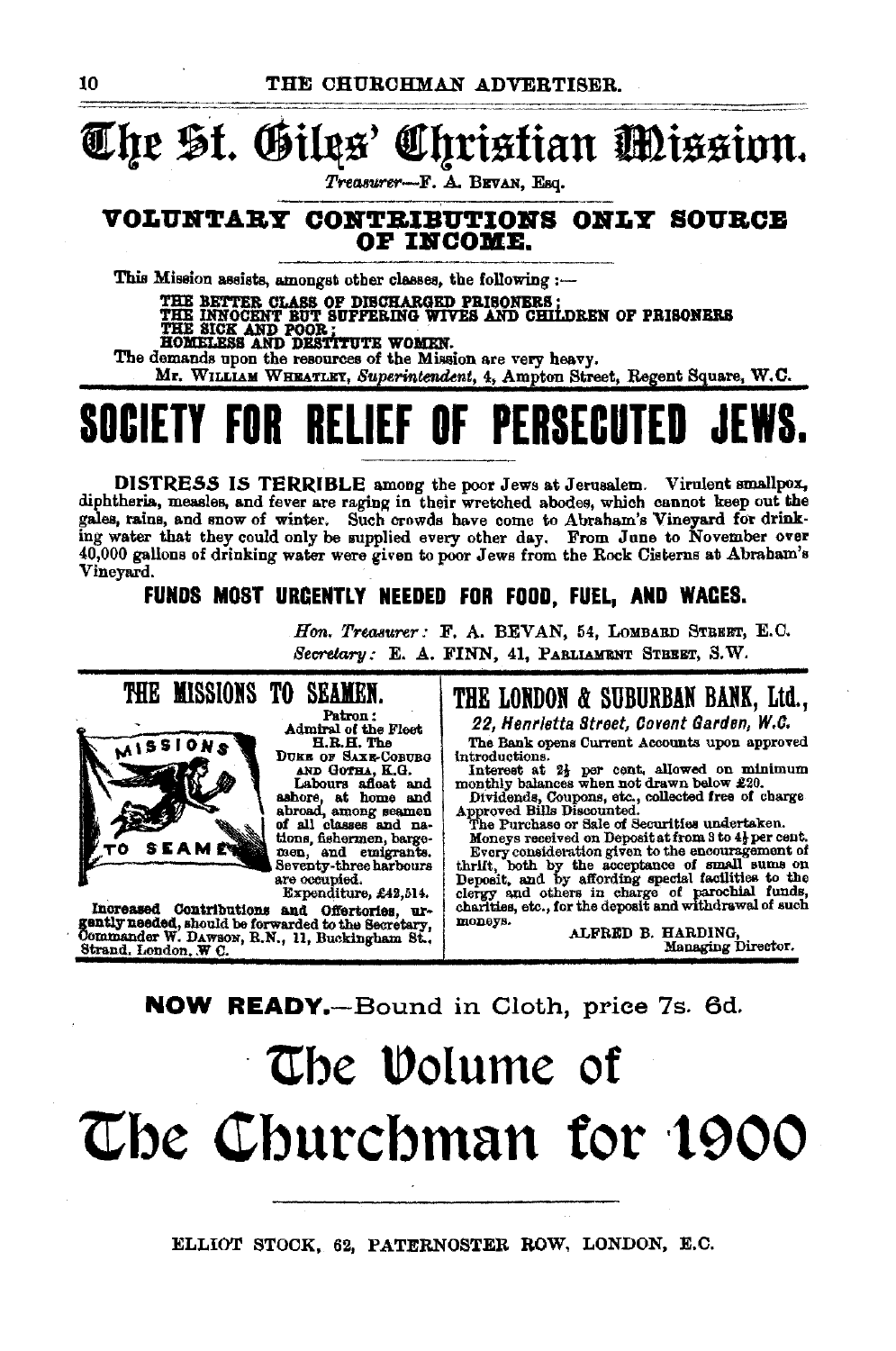# **OOOK"B OOIIDUOTED TOURS.**

ITALY.-Including Rome, Naples, Pompeii, Vesuvius, Florence, Venice, Milan, etc., leaving March 2, 16, and 30.

LGERIA and TUNIS.-Including Carthage, Biskra, Setif, Fort National, Blidah, etc.. **Example March 13 and April 10.**<br>**SOUTH OF FRANCE and ITALY.** Leaving March 22, visiting Nice, Monte Carlo,

SOUTH OF FRANCE and ITALY.---Leaving March 22, visiting Nice, Monte Carlo, .<br>.. Genoa, Rome, Naples, Vesuvius, Capri, Pompeii, Florence, Venice, Milan, etc. '

EGYPT and PALESTINE.—Leaving February 26, March 5, etc., including Cairo, the Nile, f',<br>Jerusalem, Jericho, Bethlehem, Nazareth, Damascus, Baalbec, Constantinople, Athens, etc.  $\bf \ddot{\rm \ddot{o}}$ ALMATIA, BOSNIA, and HERZEGOVINA.--Leaving April 9, visiting Pola, Zara, Sebe. ~<br> $\ddot{\rm \ddot{\rm c}}$  nico, Spalato, Cattaro, Cettinje, Sarajevo, Budapesth, Vienna, etc.

~YPT.-Special Tour, leaving March 21, visiting Cairo, Pyramids, Sphinx, Alexandria, etc,

*Illustrated Programmes free.*<br>**THOS. COOK & SON, Ludgate Circus, London, and Branch Offlees.** 

In crown Svo., cloth, price 3s. 6d.

# '~tombs **or 1Cemples** ?

ADDRESSES TO MEN AND WOMEN.

# By the Venerable ARCHDEACON MADDEN (Liverpool).

" "These shrewd, wholesome and straightforward addresses are good to read, and were, no doubt, still better to hear. The book is sure to do good to the classes for whom it is intended, and may be read with profit by many who work as teachers or preachers among them." $-$ *Olt.urchman.* 

" The book is a quarry in which anyone who wishes to arouse attention may well dig for thought." *-Church Family Ne1nspaper.* 

"For plain, oommon·eense, practical speaking, these sermons are most valuable. The illustrations are well selected from the common everyday events of life."-Church Bells.

"A collection of spirited addresses."-Church Gazette.

LONDON: ELLIOT STOCK, 62, PATERNOSTRR ROW. E.C.

ESTABLISHED 1851.



SOUTHAMPTON BUILDINGS, CHANCERY LANE, LONDON, W.C.<br>
OURRENT ACCOUNTS.

**CURRENT ACCOUNTS.**<br>
2 % on the minimum monthly balances, 2 % 2<sup>1</sup> % on Deposits, repayable on 2<sup>1</sup> % when not drawn below £100.  $2\frac{1}{2}$  %  $2\frac{1}{2}$  % on Deposits, repayable on 2<sup>1</sup> %

STOOXS AND SHARES.

Stocks and Shares purchased and sold for eustomers.

The BIRKBECK ALMANACK, with full particulars, post free.

FRANCIS RAVENSCROFT, Manager.